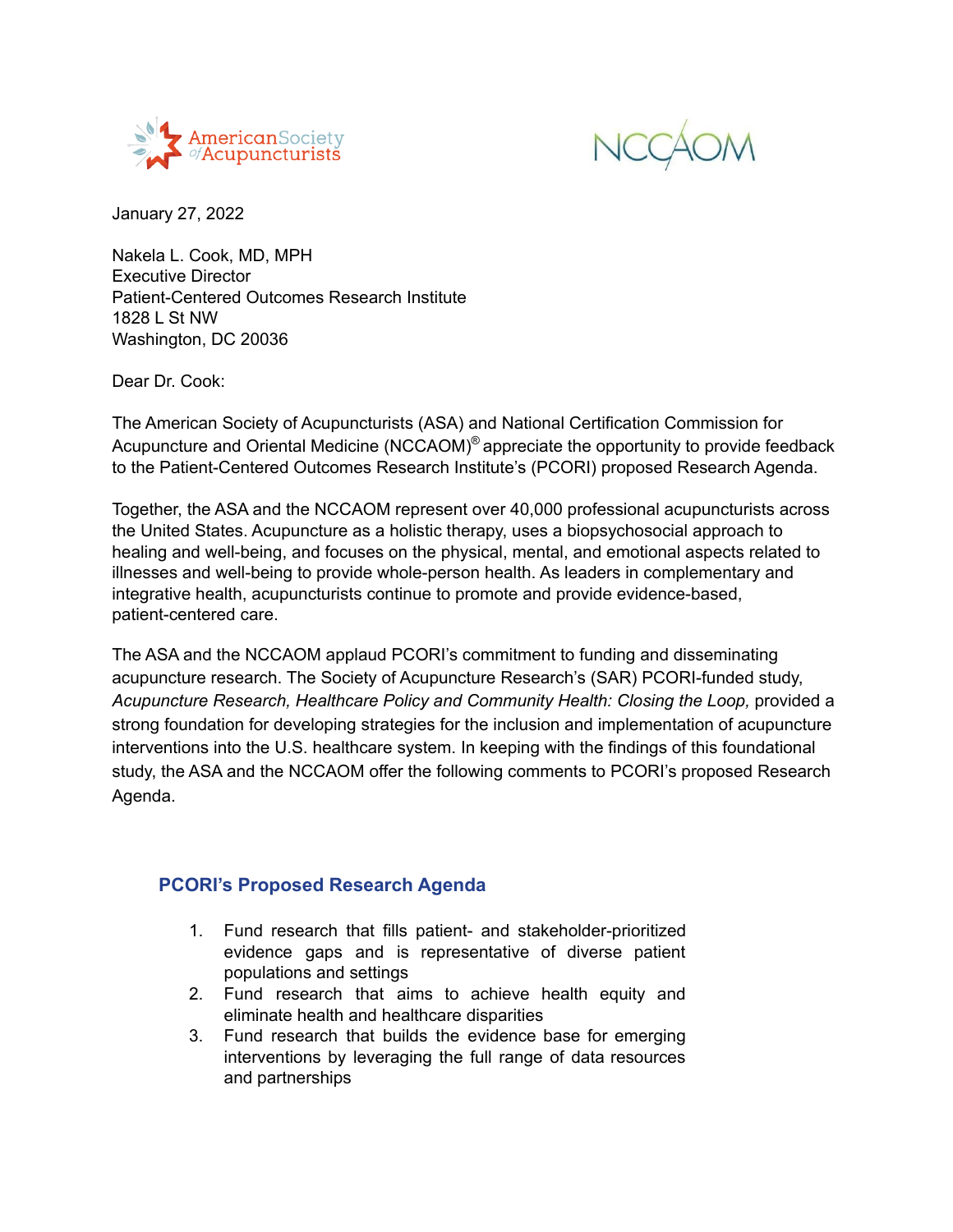- 4. Fund research that examines the diverse burdens and clinical and economic impacts important to patients and other stakeholders
- 5. Fund research that focuses on health promotion and illness prevention by addressing health drivers that occur where people live, work, learn, and play
- 6. Fund research that integrates implementation science and that advances approaches for communicating evidence so the public can access, understand, and act on research findings

The ASA and the NCCAOM comments focus on points 1, 2, 3, and 6 of the Research Agenda.

## **1. Fund research that fills patient- and stakeholder-prioritized evidence gaps and is representative of diverse patient populations and settings**

Medically underserved individuals often suffer poor health outcomes, which has become more evident with the COVID-19 pandemic.<sup>1</sup> Acupuncture services that can integrate with conventional medicine that address patient whole-health are often unavailable in communities where these individuals reside.<sup>2</sup>

*Recommendation: To address this gap in accessibility of acupuncture for underrepresented individuals, the ASA and the NCCAOM support research that measures the effect of acupuncture on the social determinants of health and the accessibility of acupuncture to diverse individuals.*

## **2. Fund research that aims to achieve health equity and eliminate health and healthcare disparities**

Insurance coverage for acupuncture is inconsistent, even while acupuncture utilization continues to increase. A Medical Expenditure Panel Survey (MEPS) of insurance coverage for acupuncture showed that between 2010 and 2019, respondents with at least one acupuncture visit doubled from .4 percent to .8 percent.<sup>3</sup> This study also showed that while insurance coverage had increased by 9.1 percent, more than half of respondents reported having no insurance coverage between 2018 and 2019, and paying for acupuncture services out of

<sup>1</sup> Alcendor DJ. Racial Disparities-Associated COVID-19 Mortality among Minority Populations in the US. *J Clin Med*. 2020;9(8):2442. Published 2020 Jul 30. doi:10.3390/jcm9082442

<sup>&</sup>lt;sup>2</sup> Su D, Li L. Trends in the use of complementary and alternative medicine in the United States: 2002-2007. *J Health Care Poor Underserved*. 2011;22(1):296-310. doi:10.1353/hpu.2011.0002

<sup>3</sup> Candon M, Nielsen A, Dusek JA. Trends in Insurance Coverage for Acupuncture, 2010-2019. *JAMA Netw Open.* 2022;5(1):e2142509. doi:10.1001/jamanetworkopen.2021.42509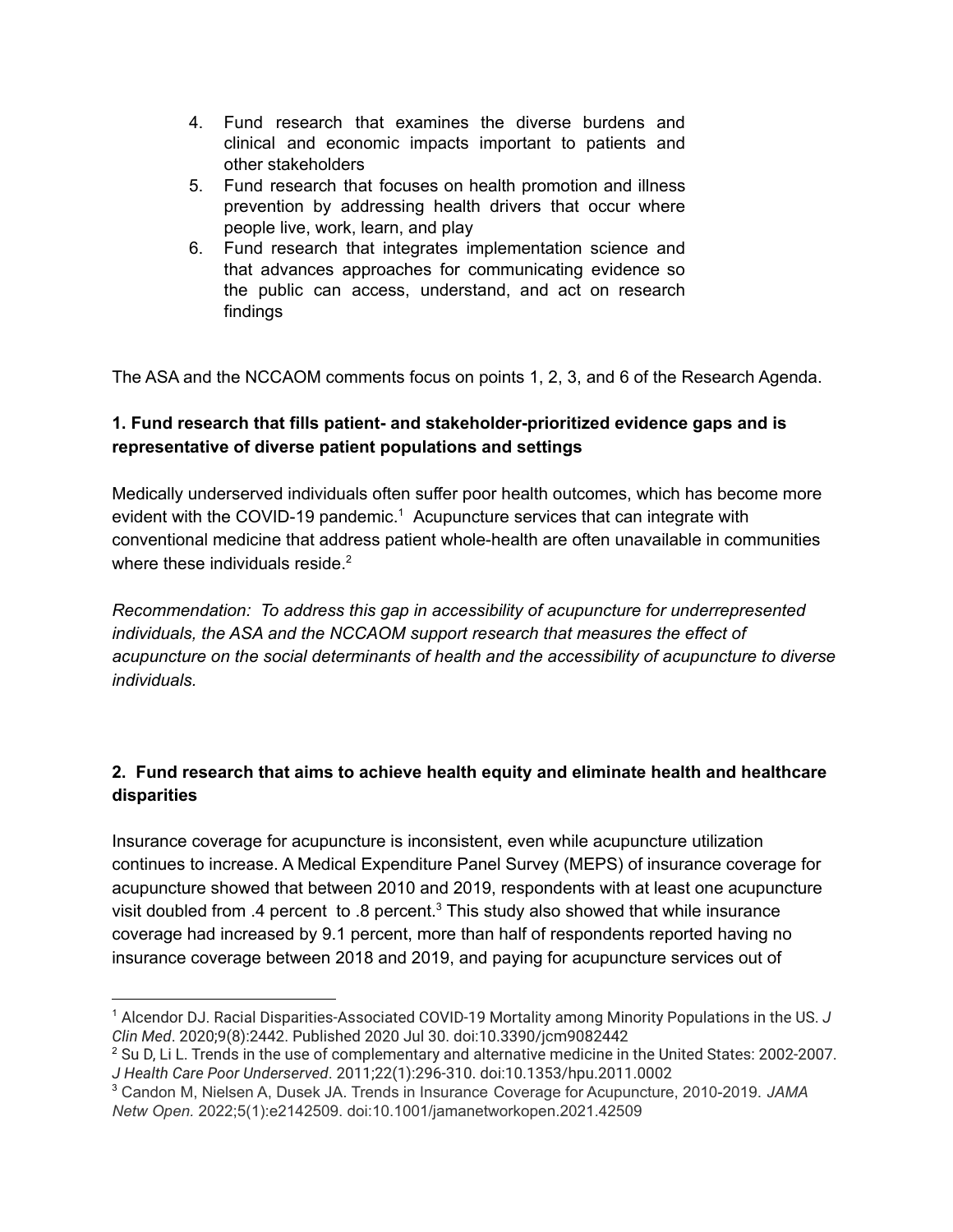pocket. The study recommended that insurers cover "...safe, low-cost, and evidence based approaches to comprehensive pain care, including acupuncture therapy." 4

The body of acupuncture research continues to show the efficacy of acupuncture for many conditions, as well as a need for additional research to better elucidate how to increase utilization and accessibility. Despite growing evidence, acupuncture continues to be an underutilized and inaccessible treatment for many who could benefit from acupuncture. A 2021 acupuncture demographics study showed a disproportionate adoption patient population with 68.6 percent female, 18.7 percent Asian, 6.3 percent Black, 15 percent Hispanic, and 57.1 percent White.<sup>5</sup> There is clearly a need for outreach to diverse patient populations and research dissemination to better understand the obstacles of why some population groups do not access acupuncture. This study, along with the SAR's aforementioned study, indicate that, "Additional research is needed to elucidate barriers or facilitators that may be unique to acupuncture for pain and other health conditions." 6

*Recommendation: To help reach this goal, the ASA and the NCCAOM recommend that PCORI dedicate research funds and initiatives to continue with implementation science research to achieve greater health equity and eliminate health disparity. Until the Centers for Medicare and Medicaid Services offer acupuncture coverage for all evidence-based complaints, health equity will not be achieved. The ASA and the NCCAOM encourage research funding that considers the implementation of acupuncture into the U.S. healthcare system which will promote new policies to provide equity.*

# **3. Fund research that builds the evidence base for emerging interventions by leveraging the full range of data resources and partnerships**

According to the most recent NCCAOM job analysis, 74.7 percent of acupuncturists work in private practice.<sup>7</sup> While acupuncture research has increased with a two-fold higher growth rate than biomedical research in the last two decades, $<sup>8</sup>$  research findings do not capture valuable</sup> data from those in private practice. This creates a significant opportunity for future research designs.

<sup>4</sup> Ibid.

<sup>5</sup> Miller DW, Roseen EJ, Stone JAM, et al. Incorporating Acupuncture Into American Healthcare: Initiating a Discussion on Implementation Science, the Status of the Field, and Stakeholder Considerations. Glob Adv Health Med. 2021;10:21649561211042574. Published 2021 Aug 25. doi:10.1177/21649561211042574

<sup>&</sup>lt;sup>6</sup> Ibid.

<sup>7</sup>https://www.nccaom.org/wp-content/uploads/pdf/2017%20NCCAOM%20Job%20Analysis%20Study%20 Full%20Report%20with%20Appendices.pdf

<sup>&</sup>lt;sup>8</sup> Ma Y, Dong M, Zhou K, Mita C, Liu J, et al. (2016) Publication Trends in Acupuncture Research: A 20-Year Bibliometric Analysis Based on PubMed. PLOS ONE 11(12): e0168123. <https://doi.org/10.1371/journal.pone.0168123>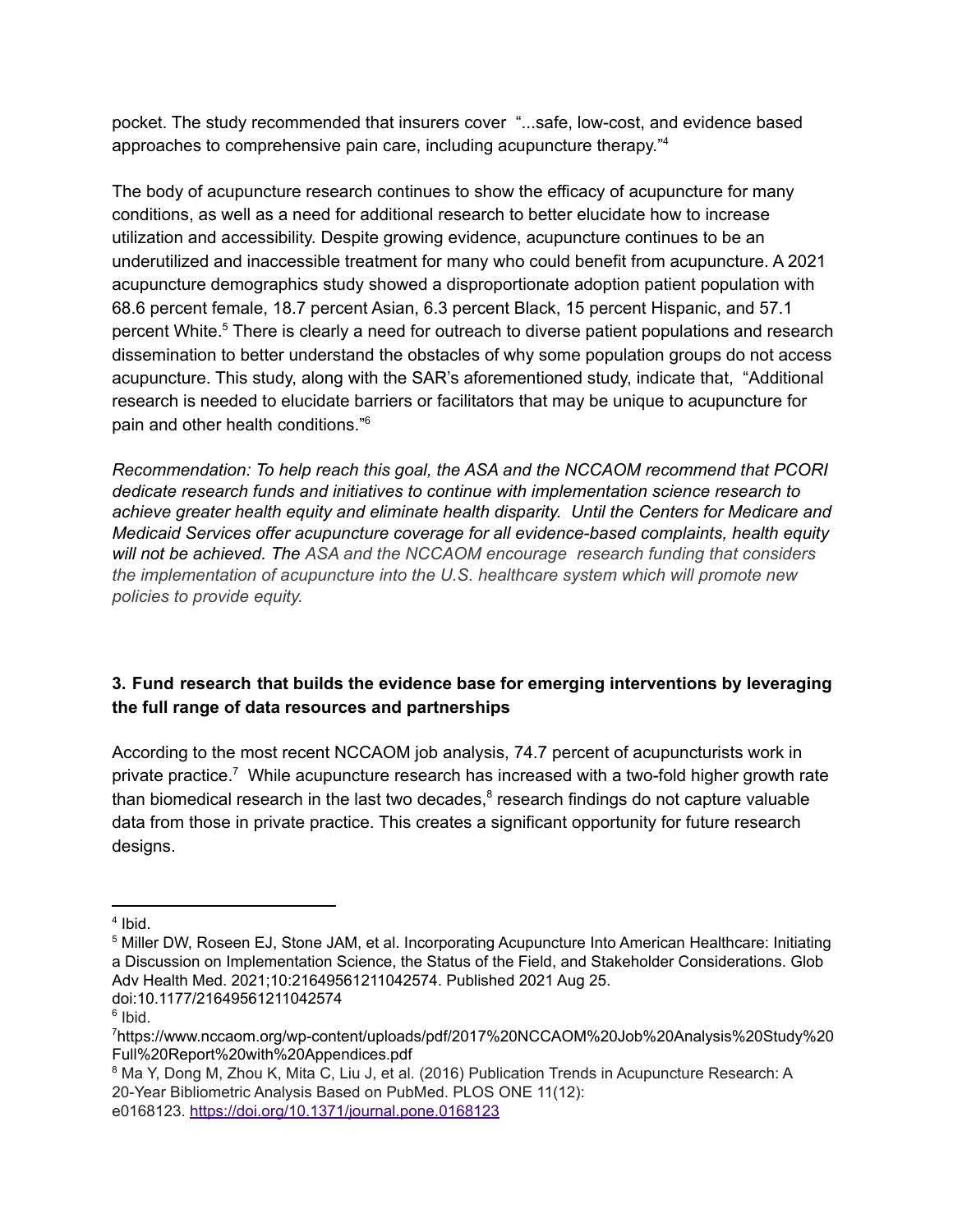By initiating and funding more specific and thorough acupuncture studies that include—and are led by—NCCAOM-certified, licensed acupuncturists, as well as physician acupuncturists, PCORI could help uncover evidence that could facilitate viable pathways for more equitable access to acupuncture. Considering the inclusion of institution-based research could help accomplish this goal. A study of the Vermont Medicaid program showed that the established infrastructure Medicaid offered a robust platform to assess the feasibility and effectiveness of acupuncture within Vermont's Medicaid population. The study concluded that, "Receiving care from Licensed Acupuncturists was associated with significant improvements in physical, functional, psycho-emotional, and occupational outcomes compared with before receiving acupuncture treatments." 9

*Recommendation: The ASA and the NCCAOM recommend additional research into implementation practices and successful outcomes within systems to understand what can optimize care delivery, and to identify components and factors that affect success rates from within institutional-based data resources.*

*By including such data sources, it is possible to generate direct patient feedback, which supports the goal of patient-centered data. A report from American Specialty Health showed that between 2014 and 2015 patients gave their acupuncture provider a success rate of 93 percent in treating their primary complaint. In considering real-life experience data through 10 such institutions, PCORI can expand its range of data resources and partnerships to garner a larger and more accurate view of the patient experience in the U.S. healthcare system.*

## **6. Fund research that integrates implementation science and that advances approaches for communicating evidence so the public can access, understand, and act on research findings**

The ASA and the NCCAOM support and applaud PCORI for funding large pragmatic acupuncture trials. As part of implementation science, healthcare as well as citizen scientists and community stakeholders, have a critical role in disseminating study findings.

*Recommendation: The ASA and the NCCAOM wholeheartedly encourage PCORI to fund large pragmatic implementation-science studies that include clinicians stakeholders (physicians, nurses, unit secretaries, and acupuncturists), citizen scientists, and community stakeholders, as decision makers, advisors, and partners in research. Furthermore, the ASA and the NCCAOM applaud the National Institutes of Health HEAL (Helping End Addiction Long-term) Initiative for*

<sup>9</sup> Davis RT, Badger G, Valentine K, Cavert A, Coeytaux RR. Acupuncture for Chronic Pain in the Vermont Medicaid Population: A Prospective, Pragmatic Intervention Trial. Glob Adv Health Med.

2018;7:2164956118769557. Published 2018 Apr 10. doi:10.1177/2164956118769557. https://pubmed.ncbi.nlm.nih.gov/29662722/

<sup>10</sup>https://www.ashcompanies.com/ExcludedItems/WCMGenerated/S700-083C%20Acupuncture%20CAHP S\_tcm19-154112.pdf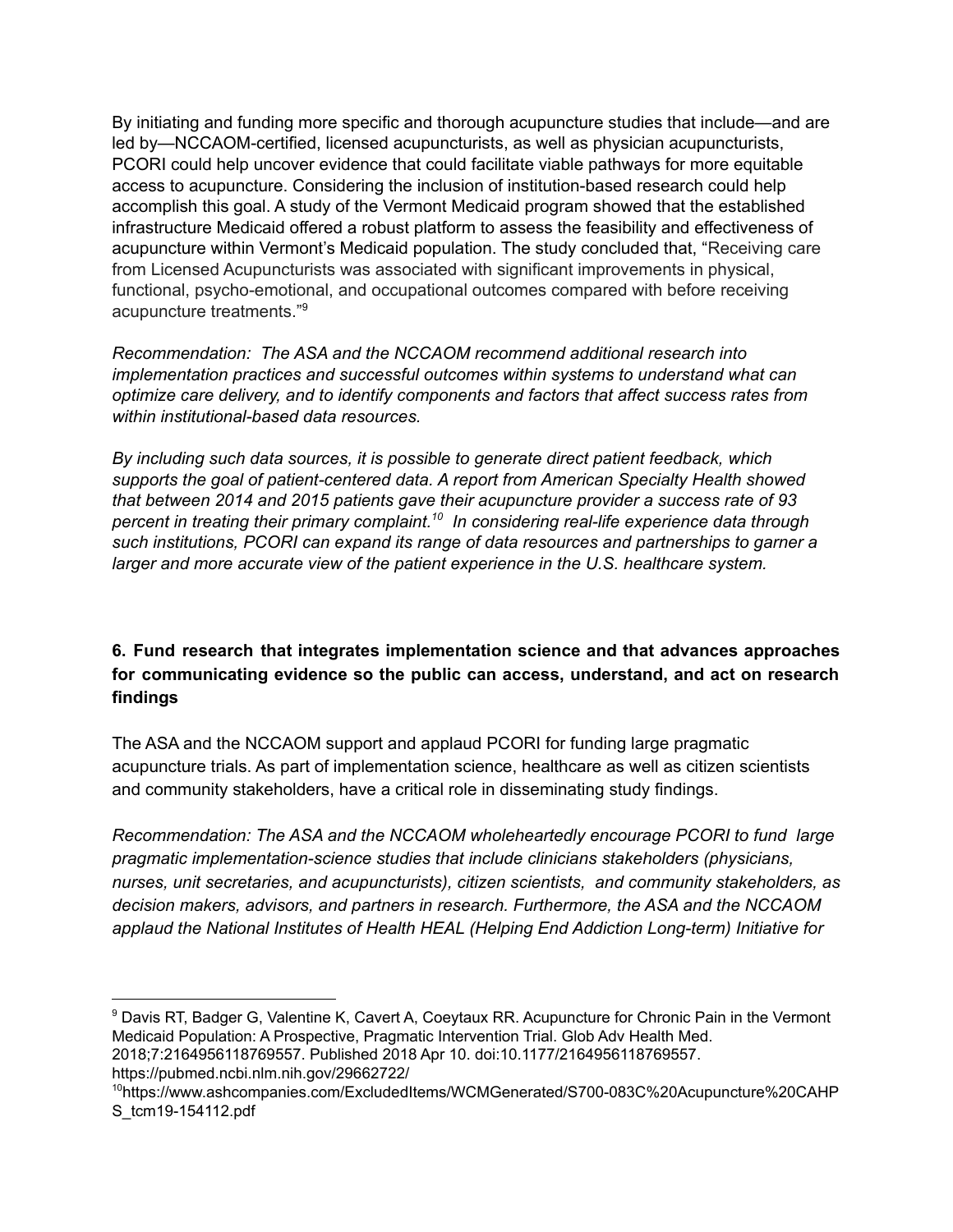*funding two large pragmatic implementation trials that use acupuncture to treat two chronic pain conditions, sickle cell disease pain and lower back pain in elderly adults. 11 12*

The ASA and the NCCAOM are grateful for the opportunity to respond to PCORI's proposed Research Agenda and look forward to opportunities to work with PCORI to improve acupuncture access and health equity through patient-centered research.

Sincerely,

Olivia Hsu Friedman, DACM, L.Ac. Chair, American Society of Acupuncturists

Mine 4 Jaion

Mina Larson, M.S., MBA, CAE CEO, National Certification Commission of Acupuncture and Oriental Medicine

<sup>11</sup> <https://rethinkingclinicaltrials.org/demonstration-projects/grace/>

<sup>12</sup> <https://rethinkingclinicaltrials.org/demonstration-projects/acuoa/>